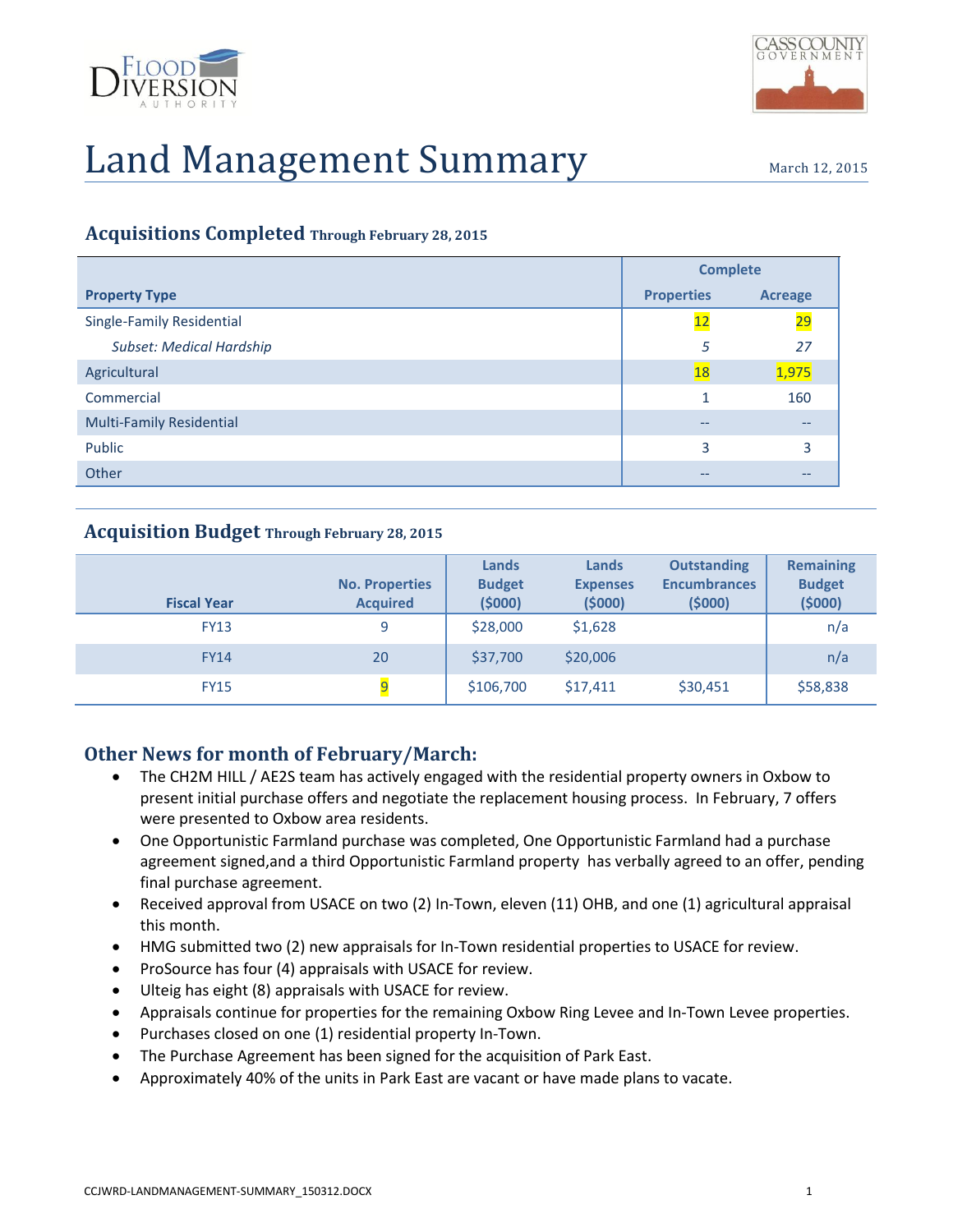



# Appraisals Complete or In Negotiation (sorted by closing date)

| <b>Street Address</b>                                                     | <b>USACE</b><br>Orig ID No. | <b>Type</b>         | Activity <sup>1</sup>                      | Land Acq Firm/<br><b>Appraiser</b> | <b>Est.Closing Date</b> |
|---------------------------------------------------------------------------|-----------------------------|---------------------|--------------------------------------------|------------------------------------|-------------------------|
| 1333 Oak Street, Fargo                                                    | 9204                        | Residential         | <b>Closed</b>                              | <b>HMG/Britton</b>                 |                         |
| <b>Agricultural property</b><br>103ac - S2, T140, R50                     | 0884                        | <b>Agricultural</b> | <b>Closed</b>                              | <b>Direct negotiations</b>         |                         |
| 17495 52nd St SE, Hickson                                                 | 1989                        | Residential         | Purchase<br><b>Agreement Signed</b>        | ProSource/Hraba                    |                         |
| 1330 Elm Street, Fargo                                                    | 9203                        | <b>Residential</b>  | Purchase<br><b>Agreement Signed</b>        | <b>HMG/Britton</b>                 | April, 2015             |
| 748 Riverbend Rd                                                          | 9591                        | <b>Residential</b>  | Purchase<br><b>Agreement Signed</b>        | ProSource/Hraba                    | June 30, 2015           |
| 752 Riverbend Road                                                        | 9592                        | Residential         | Purchase<br><b>Agreement Signed</b>        | ProSource/Hraba                    | June 30, 2015           |
| 350 Schnell Drive                                                         | 9649                        | Residential         | <b>Purchase</b><br><b>Agreement Signed</b> | ProSource/Hraba                    |                         |
| 349 Schnell Drive                                                         | 9664                        | <b>Residential</b>  | Purchase<br><b>Agreement Signed</b>        | ProSource/Hraba                    | June 30, 2015           |
| 353 Schnell Drive                                                         | 9665                        | Residential         | Purchase<br><b>Agreement Signed</b>        | ProSource/Hraba                    | June 30, 2015           |
| 357 Schnell Drive                                                         | 9666                        | <b>Residential</b>  | Purchase<br><b>Agreement Signed</b>        | ProSource/Hraba                    | June 30, 2015           |
| 361 Schnell Drive                                                         | 9667                        | <b>Residential</b>  | Purchase<br><b>Agreement Signed</b>        | ProSource/Hraba                    | June 30, 2015           |
| <b>Park East Apartments, LLC</b>                                          | 9782                        | <b>Commercial</b>   | <b>Purchase</b><br><b>Agreement Signed</b> | <b>HMG/Britton</b>                 |                         |
| <b>Agricultural property</b><br>49.5ac - S13, T137, R49                   | 1931, 1936                  | Agricultural        | In Condemnation                            | <b>Ulteig/Bock</b>                 |                         |
| <b>Agricultural property</b><br>75ac-S2, T141, R49                        | 0530                        | Agricultural        | In Negotiations                            | Direct negotiations                |                         |
| <b>Agricultural property</b><br>157ac - S10, T141, R49;<br>S10, T141, R49 | 0547, 0548                  | <b>Agricultural</b> | In Negotiation                             | <b>Ulteig/Bock</b>                 |                         |
| <b>Agricultural property</b><br>45ac - S25, T138, R50                     | 1201                        | Agricultural        | In Negotiation                             | Direct negotiations                |                         |
| Agricultural property<br>214ac - S13, T137, R49;<br>S14, T137, R49        | 1930, 1940, 1941            | Agricultural        | In Negotiation                             | <b>Ulteig/Bock</b>                 |                         |
| Agricultural property<br>266ac - S23, T137, R49;<br>S24, T137, R49        | 1975, 1985                  | Agricultural        | In Negotiation                             | Ulteig/Bock                        |                         |
| <b>Agricultural property</b><br>140ac - S23, T137, R49;<br>S24, T137, R49 | 1979, 1987                  | Agricultural        | In Negotiation                             | Ulteig/Bock                        |                         |
| 5302 174 1/2 Ave SE                                                       | 1898                        | Residential         | In Negotiation                             | HMG/Britton                        |                         |
| 5059 Makenzie Cir, Horace<br>(owner of 3 other parcels)                   | 2150, 9669, 9672            | Residential         | In Negotiation                             | ProSource/Hraba                    |                         |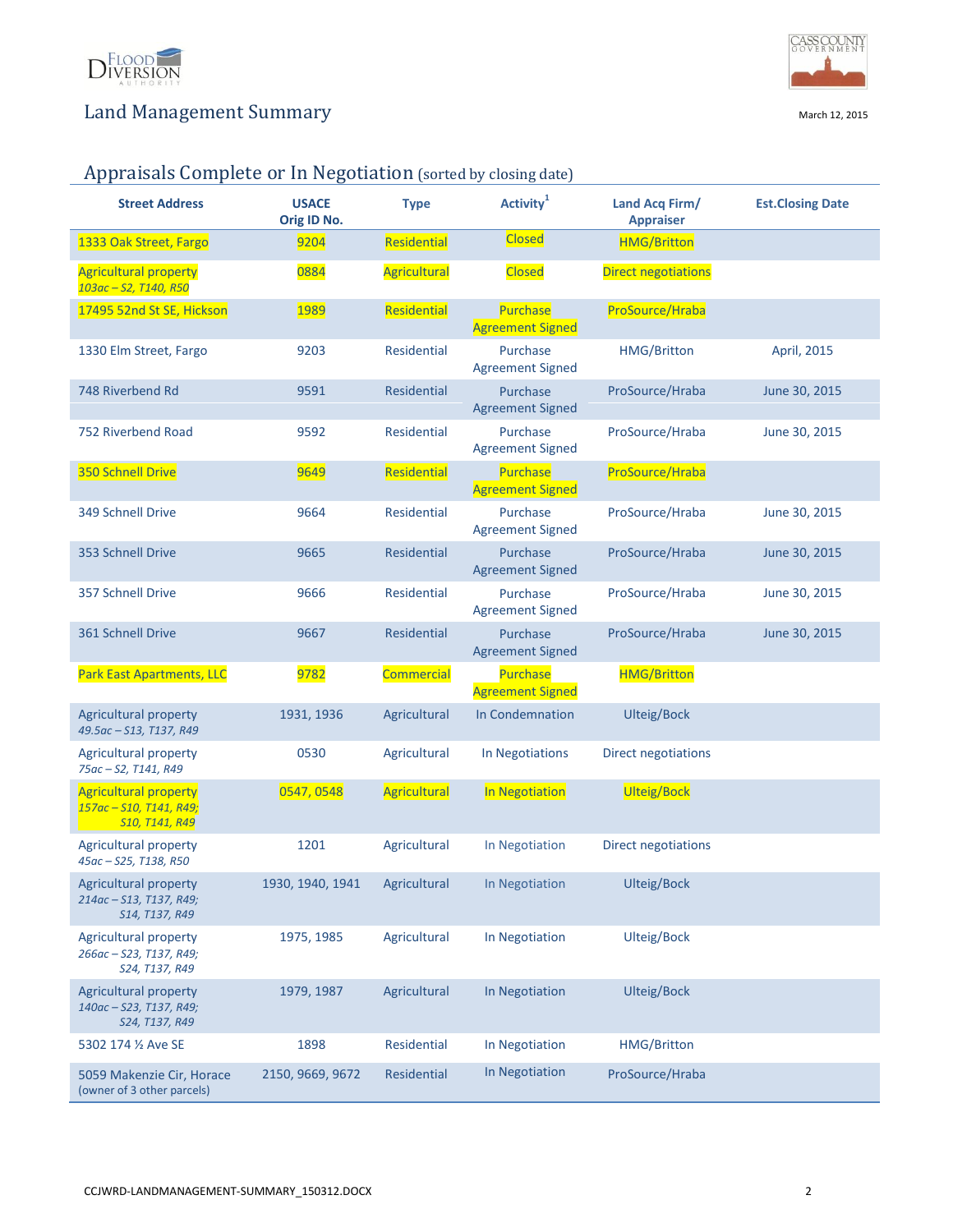



| <b>Street Address</b>                                                     | <b>USACE</b><br>Orig ID No. | <b>Type</b>        | Activity <sup>1</sup>         | Land Acq Firm/<br><b>Appraiser</b> | <b>Est.Closing Date</b> |
|---------------------------------------------------------------------------|-----------------------------|--------------------|-------------------------------|------------------------------------|-------------------------|
| <b>18 North Terrace</b>                                                   | 9166                        | Residential        | In Negotiation                | <b>HMG/Britton</b>                 |                         |
| 1318 Elm Street, Fargo                                                    | 9200                        | <b>Residential</b> | In Negotiation                | <b>HMG/Britton</b>                 |                         |
| 829 Riverbend Road                                                        | 9505                        | <b>Residential</b> | In Negotiation                | ProSource/Hraba                    |                         |
| 821 Riverbend Road                                                        | 9506                        | Residential        | In Negotiation                | ProSource/Hraba                    |                         |
| 813 Riverbend Road                                                        | 9508                        | Residential        | In Negotiation                | ProSource/Hraba                    |                         |
| 805 Riverbend Road                                                        | 9510                        | <b>Residential</b> | In Negotiation                | ProSource/Hraba                    |                         |
| 810 Riverbend Road                                                        | 9595                        | Residential        | In Negotiation                | ProSource/Hraba                    |                         |
| 816 Riverbend Road                                                        | 9596                        | Residential        | In Negotiation                | ProSource/Hraba                    |                         |
| 828 Riverbend Road                                                        | 9599                        | Residential        | In Negotiation                | ProSource/Hraba                    |                         |
| 840 Riverbend Road                                                        | 9600                        | Residential        | In Negotiation                | ProSource/Hraba                    |                         |
| 844 Riverbend Road                                                        | 9601                        | Residential        | In Negotiation                | ProSource/Hraba                    |                         |
| 326 Schnell Drive                                                         | 9641                        | <b>Residential</b> | In Negotiation                | ProSource/Hraba                    |                         |
| 328 Schnell Drive                                                         | 9642                        | <b>Residential</b> | In Negotiation                | ProSource/Hraba                    |                         |
| 330 Schnell Drive                                                         | 9643                        | <b>Vacant Lot</b>  | In Negotiation                | ProSource/Hraba                    |                         |
| 332 Schnell Drive                                                         | 9644                        | <b>Residential</b> | In Negotiation                | ProSource/Hraba                    |                         |
| 334 Schnell Drive                                                         | 9645                        | <b>Residential</b> | In Negotiation                | ProSource/Hraba                    |                         |
| 338 Schnell Drive                                                         | 9647                        | <b>Residential</b> | In Negotiation                | ProSource/Hraba                    |                         |
| 313 Schnell Drive                                                         | 9655                        | Residential        | In Negotiation                | ProSource/Hraba                    |                         |
| 317 Schnell Drive                                                         | 9656                        | Residential        | In Negotiation                | ProSource/Hraba                    |                         |
| 321 Schnell Drive                                                         | 9657                        | Residential        | In Negotiation                | ProSource/Hraba                    |                         |
| 329 Schnell Drive                                                         | 9659                        | <b>Residential</b> | In Negotiation                | ProSource/Hraba                    |                         |
| 337 Schnell Drive                                                         | 9661                        | Residential        | In Negotiation                | ProSource/Hraba                    |                         |
| <b>Case Plaza LLC</b>                                                     | 9770                        | <b>Commercial</b>  | In Negotiation                | <b>HMG/Britton</b>                 |                         |
| Feder Realty Co.                                                          | 9776                        | Commercial         | In Negotiation                | <b>HMG/Britton</b>                 |                         |
| City of Fargo -<br><b>School District 1</b>                               | 9777                        | Commercial         | In Negotiation                | HMG/Britton                        |                         |
| <b>BNSF</b>                                                               | 9259, 9779, 9780            | Commercial         | In Negotiation                | <b>HMG/Britton</b>                 |                         |
| <b>Agricultural Property</b><br>320ac - S28, T137, R48;<br>S37, T137, R48 | 1790,1811                   | Agricultural       | <b>Appraisal in</b><br>Review | Crown/Berg                         |                         |
| 843 Riverbend Road                                                        | 9502                        | Residential        | <b>Appraisal in</b><br>Review | ProSource/McKinzie                 |                         |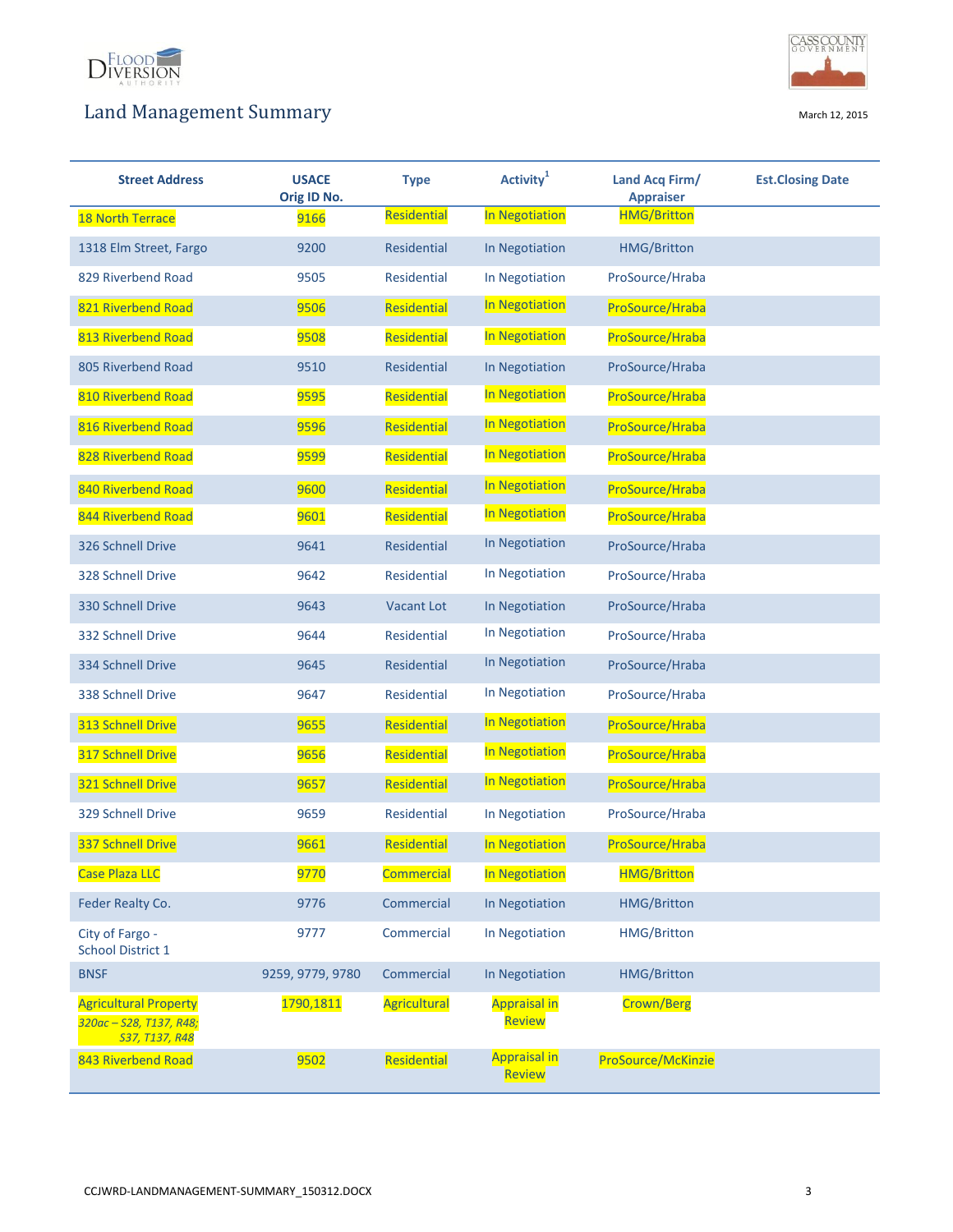



| <b>Street Address</b>                          | <b>USACE</b><br>Orig ID No. | <b>Type</b>       | Activity <sup>1</sup>                | Land Acq Firm/<br><b>Appraiser</b> | <b>Est.Closing Date</b> |
|------------------------------------------------|-----------------------------|-------------------|--------------------------------------|------------------------------------|-------------------------|
| 839 Riverbend Road                             | 9503                        | Residential       | <b>Appraisal in</b><br><b>Review</b> | ProSource/McKinzie                 |                         |
| 809 Riverbend Road                             | 9509                        | <b>Vacant Lot</b> | <b>Appraisal in</b><br><b>Review</b> | Ulteig/Bock                        |                         |
| 856 Riverbend Road<br>(owner at 852 Riverbend) | 9604                        | <b>Vacant Lot</b> | <b>Appraisal in</b><br><b>Review</b> | <b>Ulteig/Bock</b>                 |                         |
| 860 Riverbend Road<br>(owner at 852 Riverbend) | 9605                        | <b>Vacant Lot</b> | <b>Appraisal in</b><br><b>Review</b> | Ulteig/Bock                        |                         |
| 864 Riverbend Road<br>(owner at 852 Riverbend) | 9606                        | <b>Vacant Lot</b> | <b>Appraisal in</b><br><b>Review</b> | <b>Ulteig/Bock</b>                 |                         |
| 477 Oxbow Drive                                | 9614                        | <b>Vacant Lot</b> | <b>Appraisal in</b><br><b>Review</b> | Ulteig/Bock                        |                         |
| 354 Schnell Drive                              | 9650                        | <b>Vacant Lot</b> | Appraisal in<br><b>Review</b>        | Ulteig/Bock                        |                         |
| 358 Schnell Drive                              | 9651                        | <b>Vacant Lot</b> | <b>Appraisal in</b><br><b>Review</b> | <b>Ulteig/Bock</b>                 |                         |
| 325 Schnell Drive                              | 9658                        | Residential       | <b>Appraisal in</b><br><b>Review</b> | ProSource/McKinzie                 |                         |
| 341 Schnell Drive                              | 9662                        | Residential       | <b>Appraisal in</b><br><b>Review</b> | ProSource/McKinzie                 |                         |
| 365 Schnell Drive                              | 9668                        | <b>Vacant Lot</b> | <b>Appraisal in</b><br><b>Review</b> | <b>Ulteig/Bock</b>                 |                         |
| Northland Hospitality, LLC                     | 9785                        | Commercial        | Appraisal in<br><b>Review</b>        | <b>HMG/Britton</b>                 |                         |

<sup>1</sup> Activity sequence: 1) Appraisal in Review; 2) In Negotiation; 3) Purchase Agreement Signed, 4) Closed

## Appraisals in Progress (sorted by Activity, then Original ID Number)

| <b>Street Address</b>              | <b>USACE</b><br>Orig ID No.     | <b>Type</b> | <b>Activity</b>            | Land Acq Firm/<br><b>Appraiser</b> |
|------------------------------------|---------------------------------|-------------|----------------------------|------------------------------------|
| 16678 3rd St S                     | 1802                            | Residential | <b>Appraisal In Review</b> | <b>HMG/Britton</b>                 |
| 16 North Terrace                   | 9167                            | Residential | <b>Appraisal Initiated</b> | <b>HMG/Britton</b>                 |
| 12 North Terrace                   | 9168                            | Residential | <b>Appraisal Initiated</b> | <b>HMG/Britton</b>                 |
| 24 North Terrace                   | 9195                            | Residential | <b>Appraisal Initiated</b> | <b>HMG/Britton</b>                 |
| 26 North Terrace                   | 9196                            | Residential | <b>Appraisal Initiated</b> | <b>HMG/Britton</b>                 |
| 724 North River Road               | 9197                            | Residential | <b>Appraisal Initiated</b> | <b>HMG/Britton</b>                 |
| <b>Professional Associates LLC</b> | 9213                            | Commercial  | <b>Appraisal Initiated</b> | <b>HMG/Britton</b>                 |
| Mid America Steel                  | 9215, 9216, 9217,<br>9218, 9783 | Commercial  | <b>Appraisal Initiated</b> | <b>HMG/Britton</b>                 |
| 833 Riverbend Road                 | 9504                            | Residential | Appraisal Initiated        | ProSource/McKinzie                 |